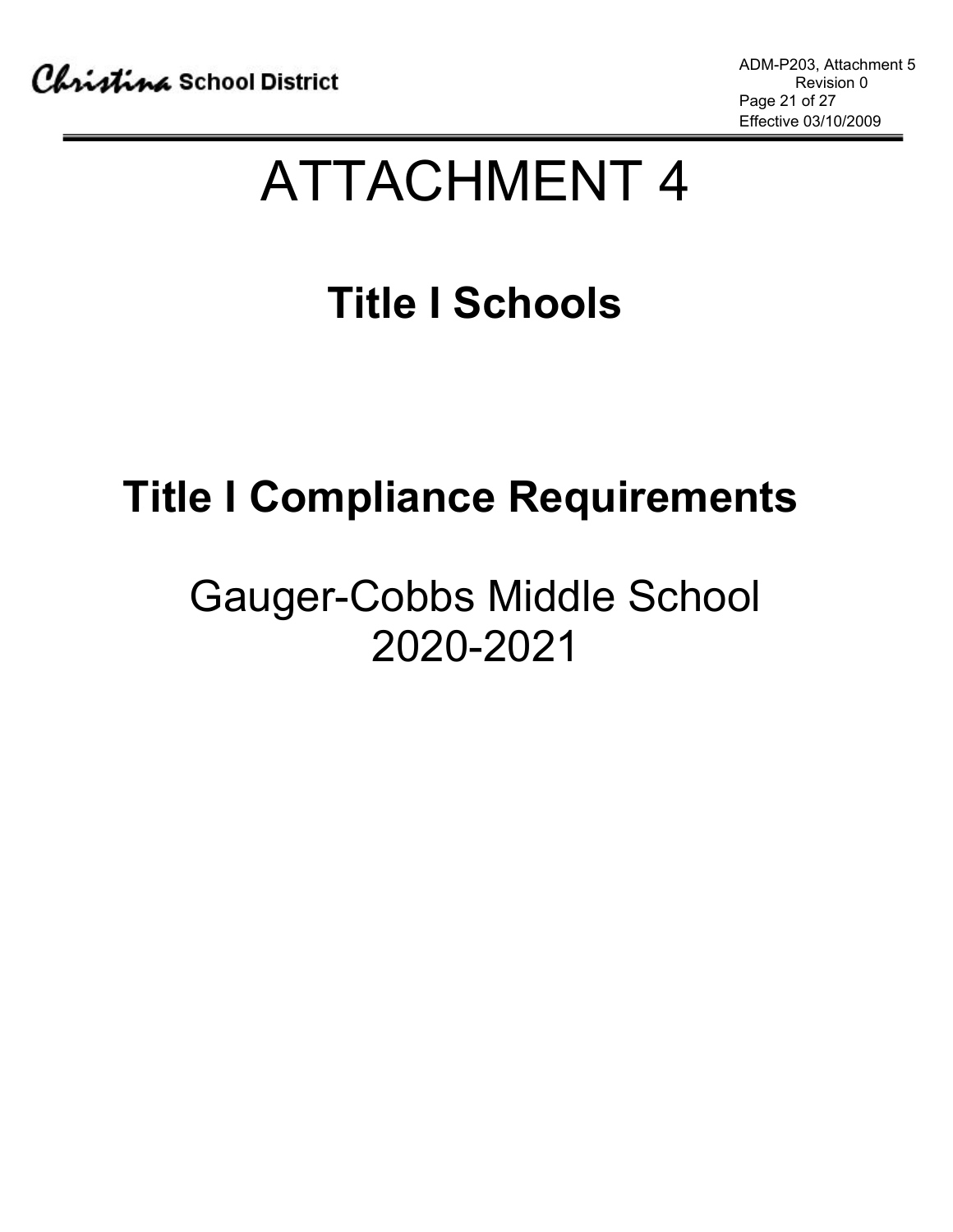### **Title I School-Wide Plan Required SSP Content Checklist**

For each item, either confirm that the Required Content is addressed in the reference section of the online application tool, or address it below. Each statement is a required element per Title I for any School-wide Title I school. Attach this completed page to your SSP.

- 1. A needs assessment (a review of various data regarding the school's performance to determine the biggest "Need" or Issues at the school);
	- a. See SSP Needs Assessment section
- 2. School-wide reform strategies;
	- a. See SSP Goals to Strategies sections
- 3. Instruction by highly qualified teachers;
	- a. Highly qualified teachers will instruct students and those who are not highly qualified, a letter will be sent home to the families as notification of this status.
	- b. District Human Resources will assist teachers who are not highly qualified with obtaining the highly qualified status.
- 4. Strategies to attract high-quality, highly qualified teachers to high-need schools;
	- a. School administrators will attend teach job fairs and partner through the school district with UD, Wilmington University and DE State University.
- 5. Professional development;
	- a. See SSP Project Management sections
- 6. Strategies to increase parental involvement;
	- a. See SSP Goals to Strategies or Project Management sections
- 7. Plans for transitioning pre-school children to local elementary school programs; a. See District Transition activities (document anything done beyond the District activities below)
- 8. Measures to include teachers in the decisions regarding the use of assessments;
	- a. Implementation of a Building Leadership team, School Success Planning Team, and engaging teachers in Small Learning Communities weekly during the school day.
- 9. Timely and additional assistance for students at risk of not meeting the standards; a. See SSP Goals to Strategies sections
- 10. Coordination and integration of Federal, State and local funds and resources.
	- a. See SSP Project Management section, funding source column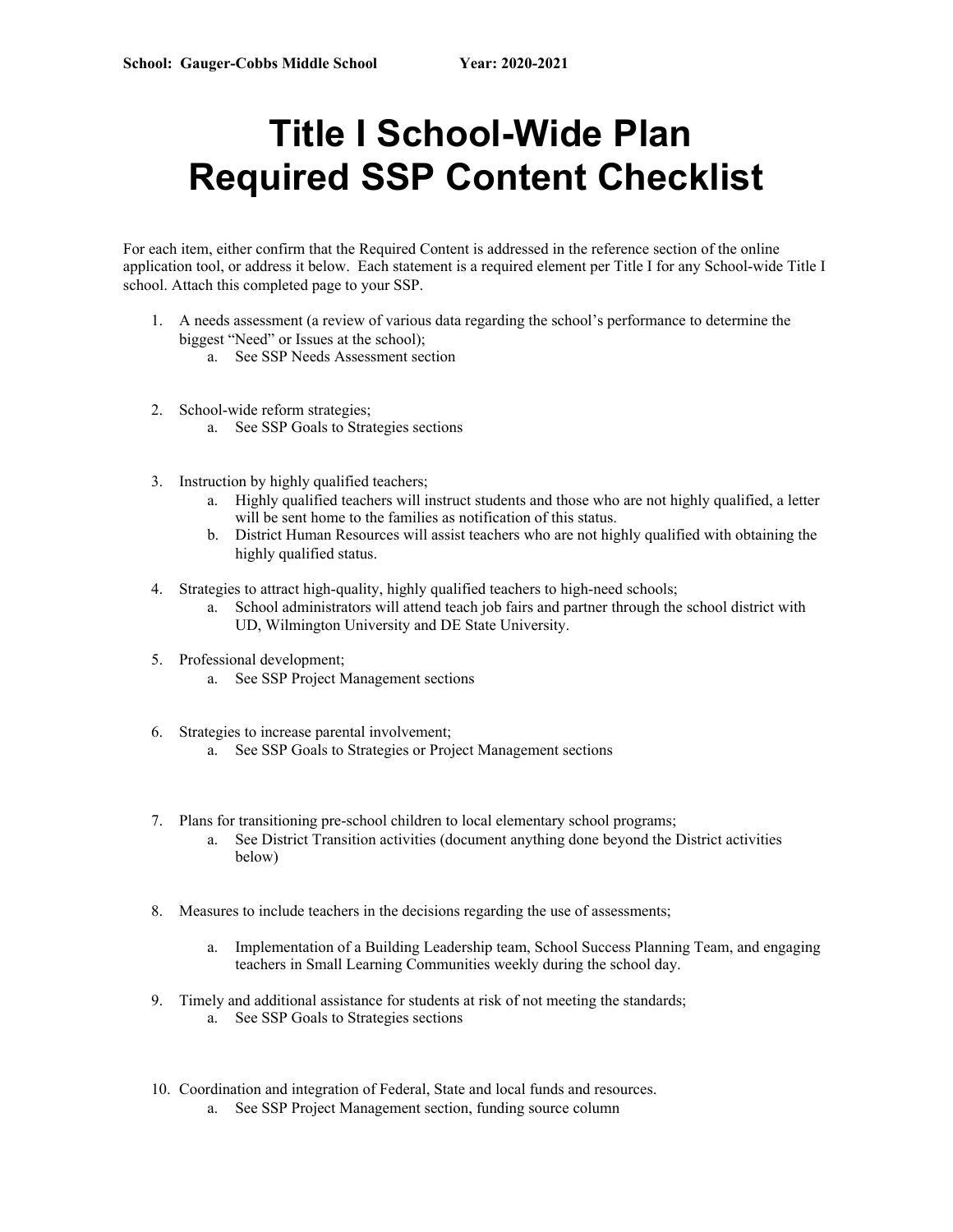*Transition plans*. In an elementary school, transition plans for assisting preschool students in the transition from early childhood programs, such as Head Start, Even Start, and Early Reading First, a preschool program under IDEA or at state-run preschool program.

Christina School District Early Childhood Programs run collaboratively to include Parent Early Education Center of New Castle County (PEEC)(formerly Parents As Teachers), Early Childhood Assistance Program (ECAP), and the Wings for Learning Preschool & Childcare (tuition based program plus preschool program under IDEA). Christina School District has full community partnerships with various New Castle County Head Start programs (Bear, Newark, and Wilmington) and local daycares/preschools to assist preschoolers in their transition to kindergarten.

Christina offers the following to all children for transition planning to Kindergarten:

- Brochures, flyers, and other literature regarding registration for KN in various local community centers, daycares, preschools
- Expos & other community events to showcase Christina School District's Kindergarten Program held in both Wilmington and Newark.
- Early registration / screening opportunities beginning in March of every year
- Child Find screening and identification of students who may need support services

#### Christina's in-district Early Childhood Programs collaboratively offer the following:

- Superior alignment of state preschool standards to district/state KN standards
- Involvement of families and children in district wide events to include but not limited to: Open Houses, PTA membership and involvement, Curriculum nights, activities and events offered by the district
- Individual assessments/evaluations to determine developmental readiness for KN
- Special Education support services (itinerantly or within district)
- Home visits (minimum of three per child per year) state funded students only
- Assistance with KN registration/enrollment process to any DE school

In addition, specific programs in Christina offer more comprehensive services that assist in transition to Kindergarten. They include but are not limited to:

Early Childhood Assistance Program & Wings for Learning Preschool/Childcare

- Full registration in eSchool Plus district data system
- Opportunity to join elementary school PTA
- (Pre-PTA) Policy Council (governing body)
- Child Outcomes Assessment Data to measure instructional success and preparedness for KN instruction – state funded students only
- Portfolio developed for each child and included in cumulative folder for KN teacher
- Positive Behavior Supports (PBS) at the preschool level, which is called Partners In Excellence (PIE)
- Opportunity to visit to a kindergarten classroom in district elementary school of choice prior to KN year
- Progress report cards, narratives, summative sheets to include data on child's skills, abilities, and social/emotional readiness for KN

Parent Early Education Center (PEEC)

● Stay & Play Centers (includes families) within district buildings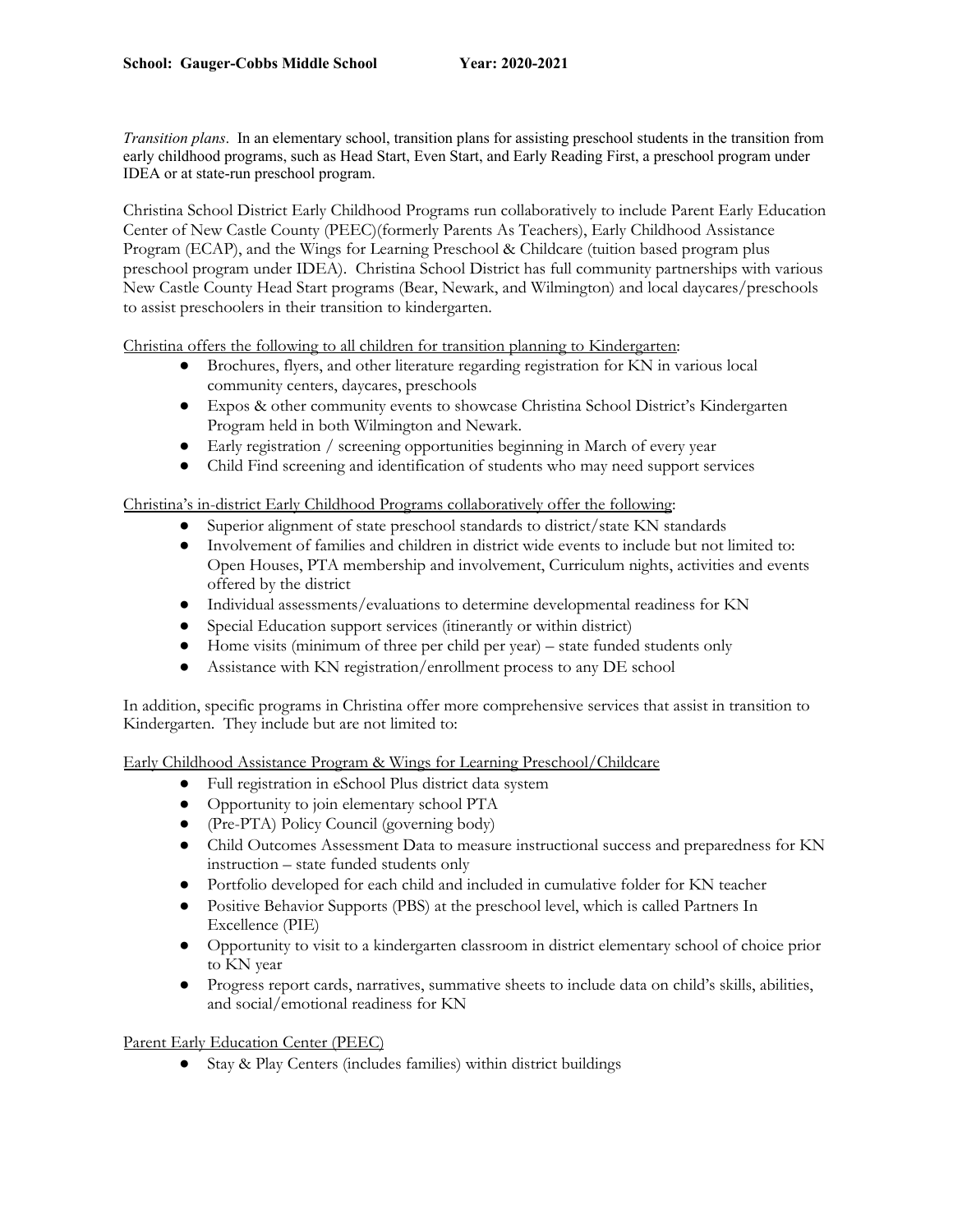#### **Title I School Parental Involvement Policy**

\* \* \* \* \*

#### **PART I. GENERAL EXPECTATIONS**

The **Gauger-Cobbs Middle School** agrees to implement the following statutory requirements:

- Consistent with section 1118, the school will work to ensure that the required school level parental involvement policies meet the requirements of section 1118 of the ESEA, and each include, as a component, a school-parent compact consistent with section 1118(d) of the ESEA. (**See Enclosure**)
- Schools will notify parents of the policy in an understandable and uniform format and, to the extent practicable, in a language the parents can understand. The policy will be made available to the local community and updated periodically to meet the changing needs of parents and the school.
- In carrying out the Title I, Part A, parental involvement requirements, to the extent practicable, the school will provide full opportunities for the participation of parents with limited English proficiency, parents with disabilities, and parents of migratory children, including providing information and school reports required under section 1111 of the ESEA in an understandable and uniform format and including alternative formats upon request and, to the extent practicable, in language parents understand.
- If the school-wide program plan for Title I, Part A, developed under section 1114(b) of the ESEA, is not satisfactory to the parents of participating children, the school will submit any parent comments with the plan when the school submits the plan to the local educational agency (school district).
- The school will involve the parents of children served in Title I, Part A schools in decisions about how the 1 percent of Title I, Part A funds reserved for parental involvement is spent, and will ensure that not less than 95 percent of the 1 percent reserved goes directly to the schools.
- The school will build its own and the parent's capacity for strong parental involvement, in order to ensure effective involvement of parents and to support a partnership among the school, parents, and the community to improve student academic achievement.
- The school will provide other reasonable support for parental involvement activities under section 1118 of the ESEA as the parents may request.
- The school will be governed by the following statutory definition of parental involvement, and will carry out programs, activities, and procedures in accordance with this definition:

*Parental involvement means the participation of parents in regular, two-way, and meaningful communication*

*involving student academic learning and other school activities, including ensuring—*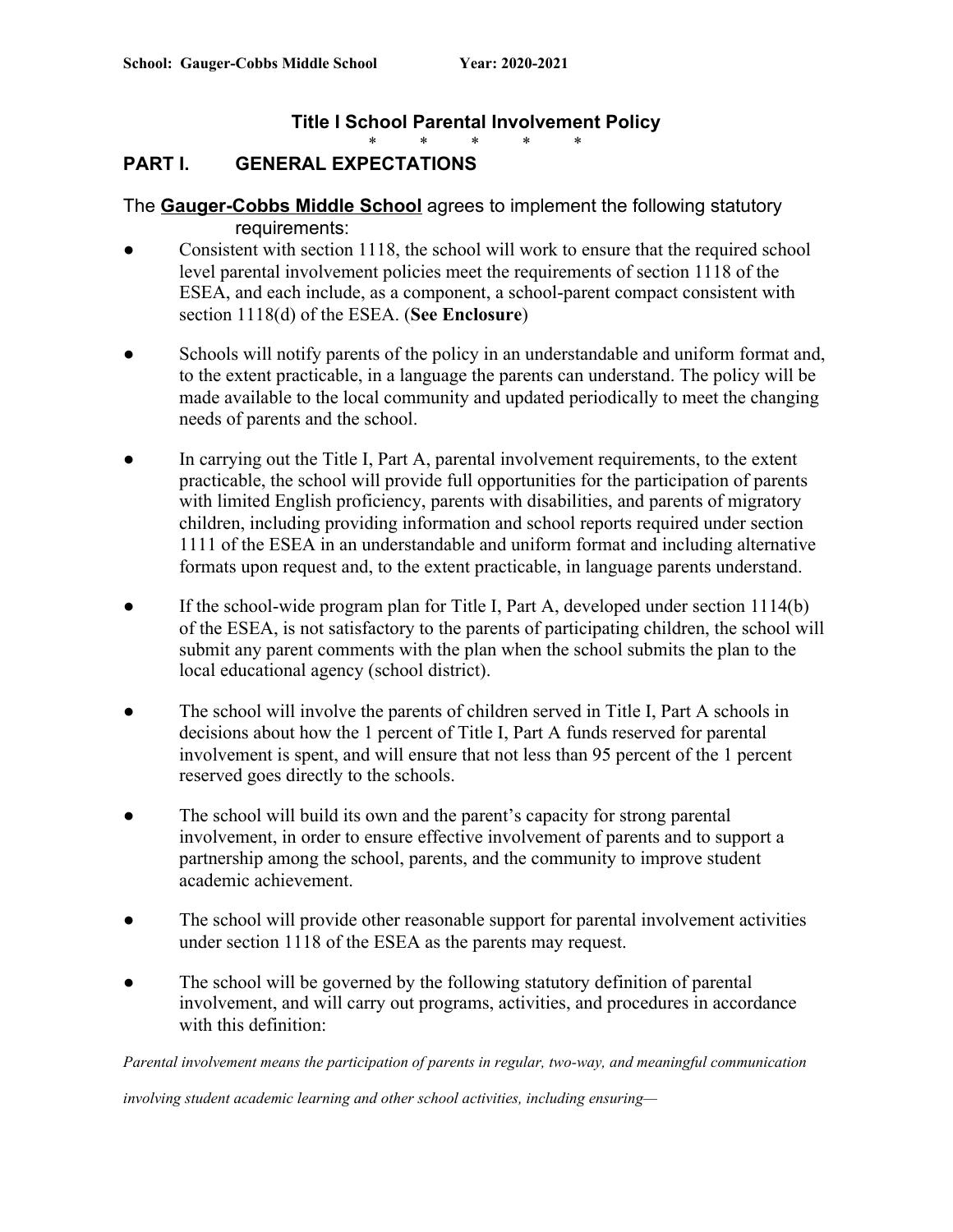- *(A) that parents play an integral role in assisting their child's learning;*
- *(B) that parents are encouraged to be actively involved in their child's education at school;*
- *(C)that parents are full partners in their child's education and are included, as appropriate, in decision-making and on advisory committees to assist in the education of their child;*
- *(D)the carrying out of other activities, such as those described in section 1118 of the ESEA.*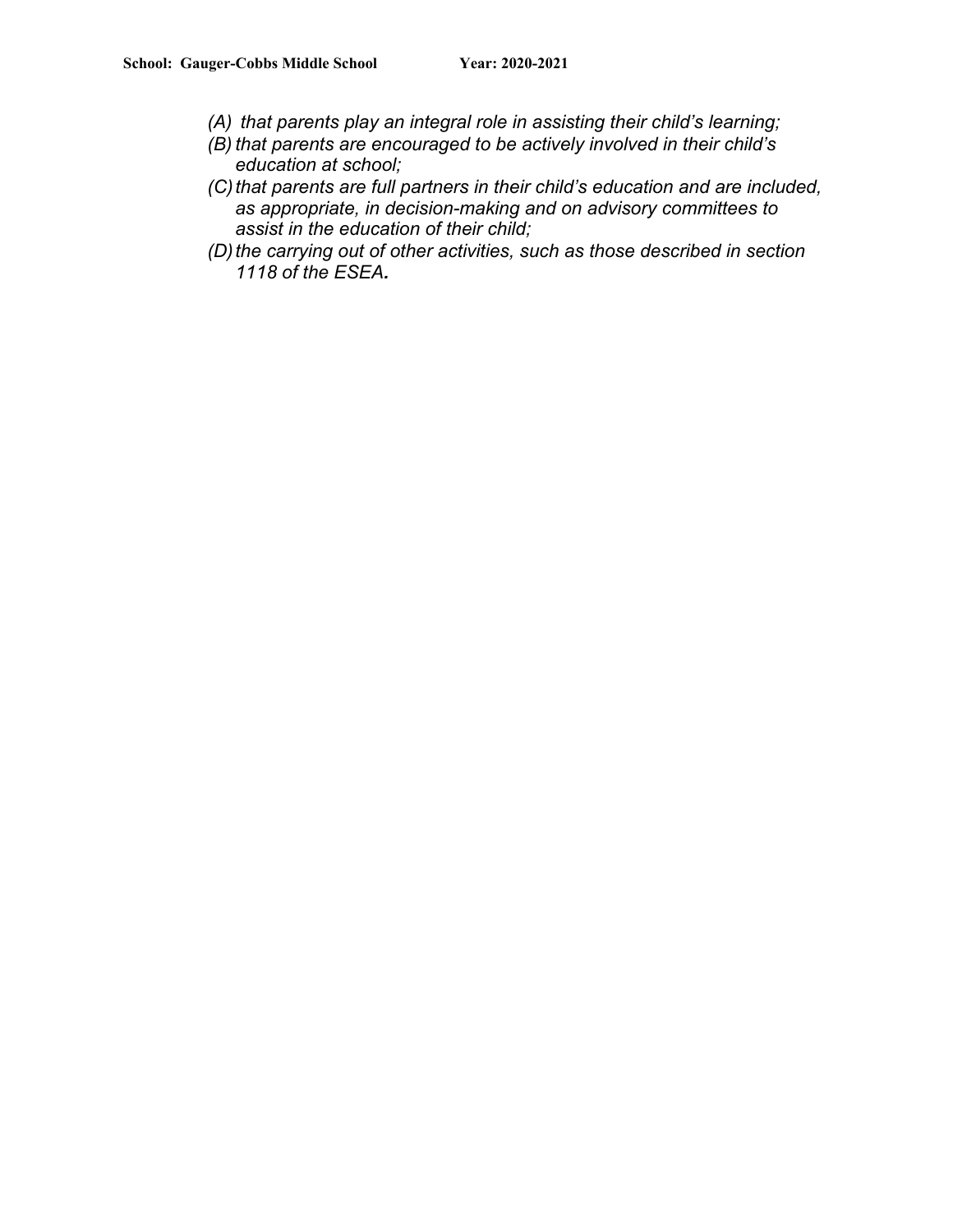#### **PART II. DESCRIPTION OF HOW SCHOOLS WILL IMPLEMENT REQUIRED SCHOOL PARENTAL INVOLVEMENT POLICY COMPONENTS**

- 1. The **Gauger-Cobbs Middle School** will take the following actions to involve parents in the joint development of its school parental involvement plan under section 1118 of the ESEA:
	- A copy of the Parental Involvement Police and Parent-School compact will be posted on the school's website and mailed home to parents. The school has implemented Parent Advisory Council comprised of stakeholders of all aspects from the school and the community. The committee meets monthly and included on their agendas initiatives that incorporate parental involvement and Title I policies. Meeting agendas and minutes will be posted on the school's website. Parents will also receive reminders of these meetings as well as well as additional activities via the Parent Link Automated System.
- 2. The **Gauger-Cobbs Middle School** will take the following actions to involve parents in the process of school review and improvement under section 1116 of the ESEA:
	- The School has implement Parent Advisory Council comprised of stakeholders of all aspects from the school and the community. The council involves parents in the process of school review and improvement. In addition, these members of the School Success Planning Team in which parents will engage in discussions related to implementing meaningful programs designed for school improvement.
- 3. The **Gauger-Cobbs Middle School** will hold an annual meeting to inform parents of the school's participation in Title I, Part A programs, and to explain the Title I, Part A requirements and the right of parents to be involved in Title I, Part A programs. The school will convene the meeting at a time convenient for parents and will offer a flexible number of additional parental involvement meetings, such as in the morning or evening, so that as many parents as possible are able to attend. The school will invite all parents of children participating in Title I, Part A programs to this meeting, and will encourage them to attend, by:
	- The school will send invitation and reminder messages to all families via the Parent Link Automated Calling System. In addition, invitations and reminders will be posted on the district and school website. As the school year progresses, the school will communicate Title
- 4. The **Gauger-Cobbs Middle School** will provide parents of participating children information in a timely manner about Title I, Part A programs that includes a description and explanation of the school's curriculum, the forms of academic assessment used to measure children's progress, and the proficiency levels students are expected to meet by:
	- The school will discuss this information and provide information literature for parent reference during parent conferences, Parent Advisory Council Meetings, Open House, District Choice Open House, as well as district scheduled workshops. Information in regards to academic assessments will also be posted on the school's website and associated website links in which parents may obtain.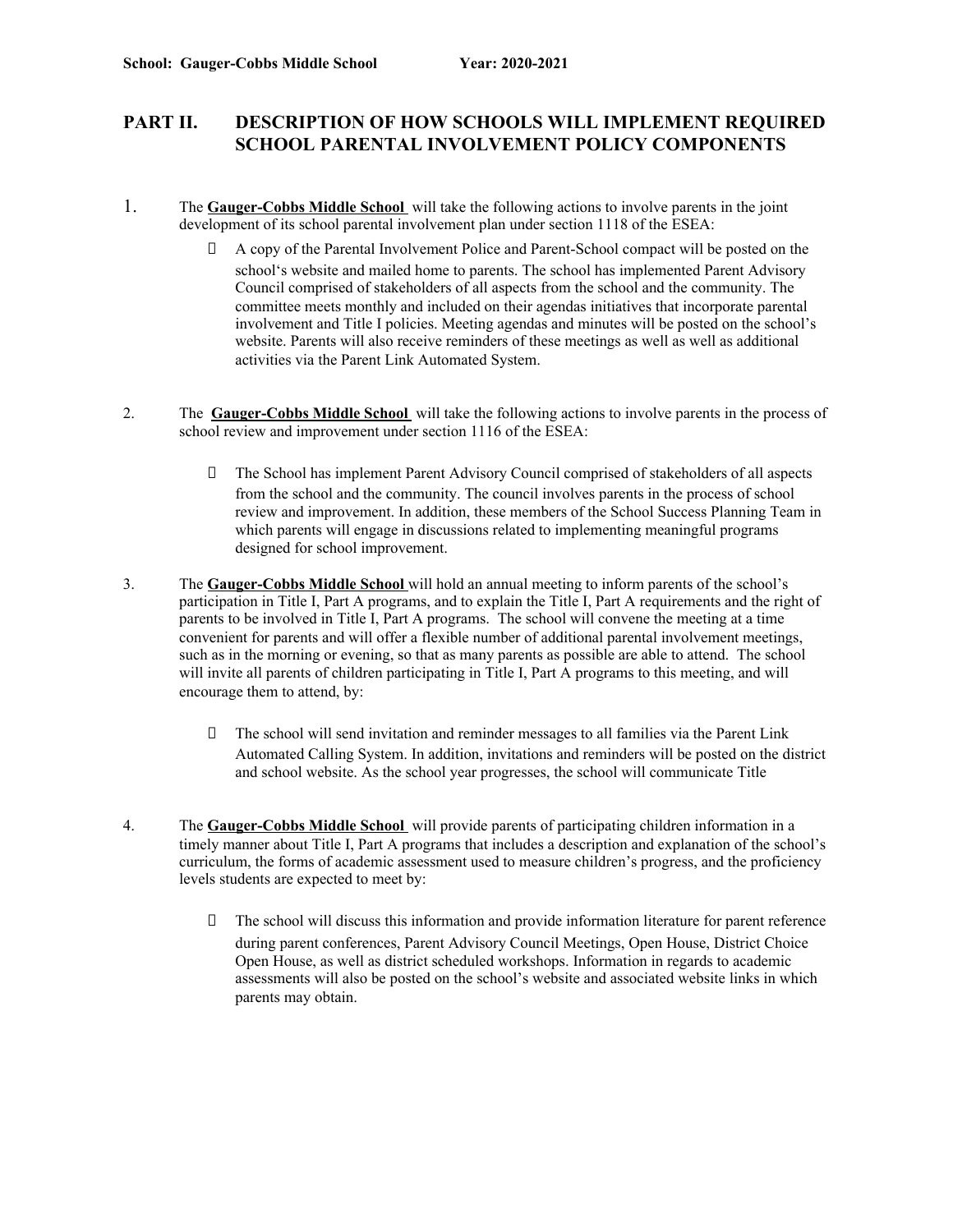- 5. The **Gauger-Cobbs Middle School** will at the request of parents, provide opportunities for regular meetings for parents to formulate suggestions and to participate, as appropriate, in decisions about the education of their children. The school will respond to any such suggestions as soon as practicably possible by:
	- *The school will respond to such suggestions as soon as practicably possible via email, mail, telephone conferences, and/or parent/teacher/support conferences. Administrative designees will meet parents upon request.*
- 6. The **Gauger-Cobbs Middle School** will provide each parent an individual student report about the performance of their child on the State assessment in at least math, language arts and reading by:
	- *The school, district, or Department of Education will mail Smarter Balance and DCAS Assessment reports after Spring testing windows.*
- 7. The **Gauger-Cobbs Middle School** will take the following actions to provide each parent timely notice when their child has been assigned or has been taught for four (4) or more consecutive weeks by a teacher who is not highly qualified within the meaning of the term in section 200.56 of the Title I Final Regulations (67 Fed. Reg. 71710, December 2, 2002) by:
	- *The school will mail a letter home to af ected parents notifying parents of non-highly qualified status*
- 8. The **Gauger-Cobbs Middle School** will provide assistance to parents of children served by the school, as appropriate, in understanding topics by undertaking the actions described in this paragraph --
	- the state's academic content standards,
	- the state's student academic achievement standards,
	- the state and local academic assessments including alternate assessments,
	- the requirements of Part A.
	- how to monitor their child's progress, and
	- how to work with educators:
	- Assistance and resource materials will be accessible at the school's Parent Resource Center and school events and activities including, Open House, parent conference and District Choice Open House. In addition, the district and PAC will also offer various workshops pertaining to parent involvement and enhancing partnerships with schools to increase student success.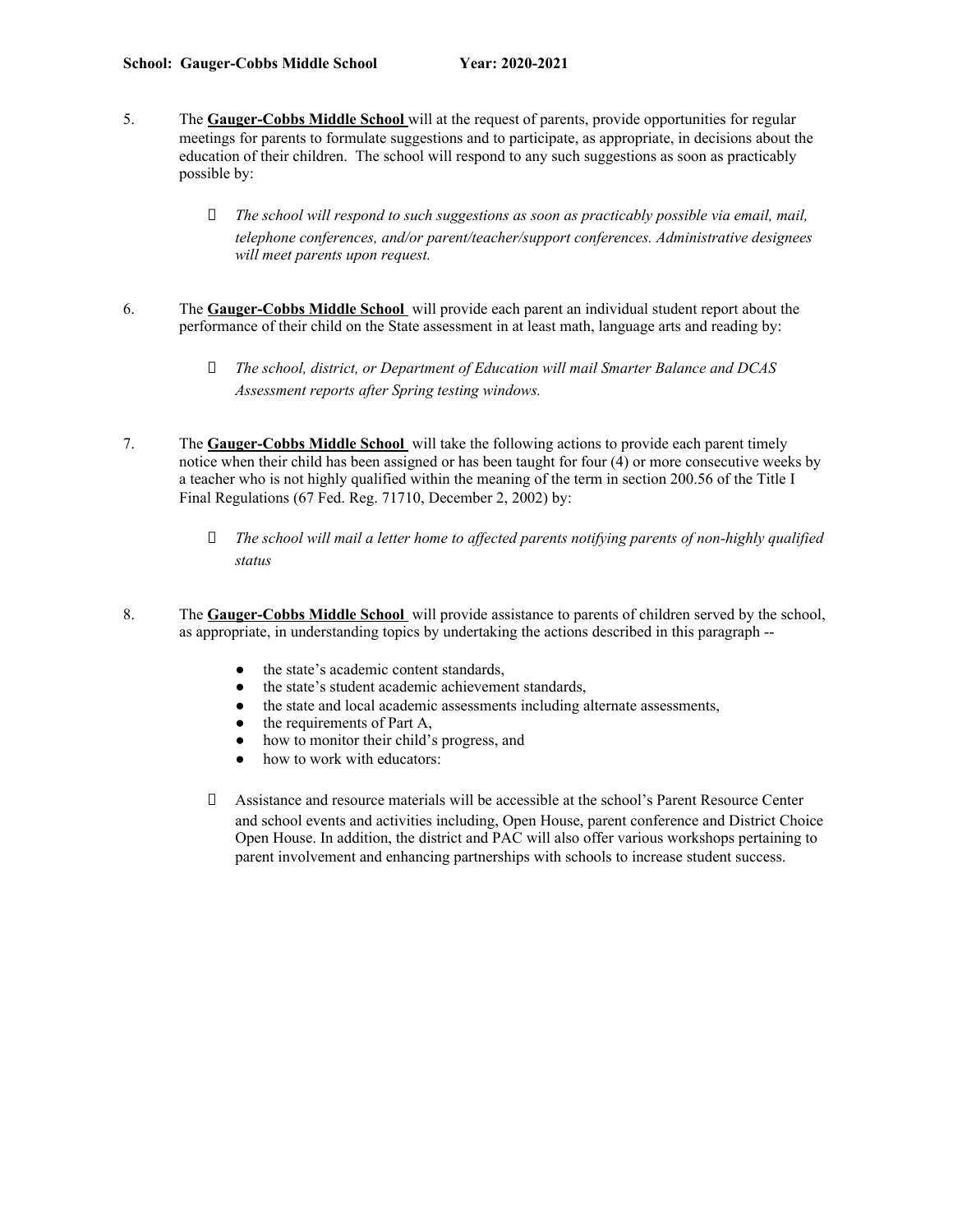- 9. The **Gauger-Cobbs Middle School** will provide materials and training to help parents work with their children to improve their children's academic achievement, such as literacy training and using technology, as appropriate, to foster parental involvement, by:
	- *The school's Parent Resource Center will provide parents with information in regards to the school's academic and no-academic programs in the form of workshops and trainings in order to support parents in partnering with the school. Home Access Center information will be provided to parents at Open House and posted on the school's website. In addition, the school will collaborate with district parent involvement personal to develop programs that build awareness.*
- 10. The **Gauger-Cobbs Middle School** will, with the assistance of its parents, educate its teachers, pupil services personnel, principals and other staff in how to reach out to, communicate with, and work with parents as equal partners in the value and utility of contributions of parents, and in how to implement and coordinate parent programs and build ties between parents and schools, by:
	- *During professional development session the school will inform and provide strategies to school personnel on how to reach out to, communicate with, and work with parents as equal partners. School staf will be encouraged to attend Parent Advisory Council Meetings in addition to parent involvement events.*
- 11. The **Gauger-Cobbs Middle School** will, to the extent feasible and appropriate, coordinate and integrate parental involvement programs and activities with Head Start, Reading First, Early Reading First, Even Start, Home Instruction Programs for Preschool Youngsters, the Parents as Teachers Program, public preschool, and other programs. The school will also conduct other activities, such as parent resource centers, that encourage and support parents in more fully participating in the education of their children, by:

*N/A to Middle school*

- 12. The **Gauger-Cobbs Middle School** will take the following actions to ensure that information related to the school and parent-programs, meetings, and other activities is sent to parents of participating children in an understandable and uniform format, including alternative formats upon request, and, to the extent practicable, in a language the parents can understand:
	- *(Information will be given to parents via Parent Link Notification system, mailings and/or the school website. The school will access as district contracted translator when needed and all publications will be published in English and Spanish. Assistance will be of ered to parents who struggle with reading.*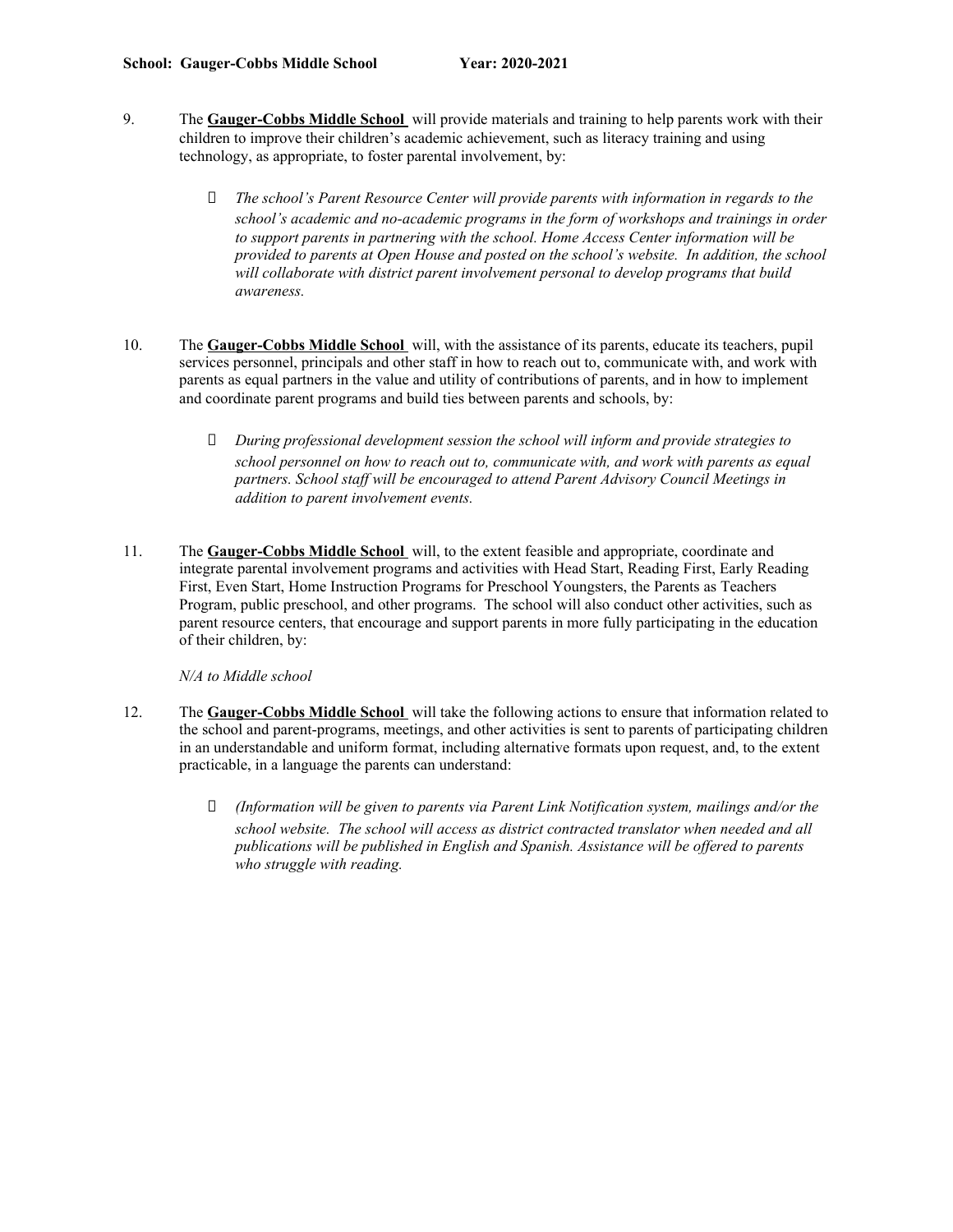#### **PART III. DISCRETIONARY SCHOOL PARENTAL INVOLVEMENT POLICY COMPONENTS**

Gauger Middle School in collaboration with its parents and school community choose to undertake to build parents capacity for involvement in the school and school system to support their children's academic achievement, such as the following discretionary activities listed under section 1118 9e) of the ESEA:

- involving parents in the development of training for teachers, principals, and other educators to improve the effectiveness of that training;
- providing necessary literacy training for parents from Title I, Part A funds, if the school district has exhausted all other reasonably available sources of funding for that training;
- paying reasonable and necessary expenses associated with parental involvement activities, including transportation and child care costs, to enable parents to participate in school-related meetings and training sessions;
- training parents to enhance the involvement of other parents;
- arranging school meetings at a variety of times, or conducting in-home conferences between teachers or other educators who work directly with participating children, arrange meetings with parents who are unable to attend conferences at school in order to maximize parental involvement and participation in their children's education;
- adopting and implementing model approaches to improving parental involvement;
- establishing a school parent advisory council to provide advice on all matters related to parental involvement in Title I, Part A programs;
- developing appropriate roles for community-based organizations and businesses, including faith-based organizations, in parental involvement activities.

\* \* \* \* \*

#### **PART IV. ADOPTION**

This School Parental Involvement Policy has been developed jointly with, and agreed on with, parents of children participating in Title I, Part A programs, as evidenced by \_\_\_\_\_\_\_\_\_\_\_\_\_\_\_\_\_\_\_\_\_\_.

This policy was adopted by the **Gauger-Cobbs Middle School** on **9/1/2020** and will be in effect for the period of 2020-2021 school year. The school will distribute this policy to all parents of participating Title I, Part A children on or before **9/7/2020**.

\_\_*\_\_\_\_\_\_\_\_\_\_\_\_\_\_\_\_\_\_\_\_\_\_\_\_\_\_\_\_\_ (Signature of Authorized Of icial)*

*\_\_\_\_\_\_\_\_\_\_\_\_\_\_\_\_\_\_\_\_\_\_\_\_\_\_\_\_\_\_\_ (Date)*